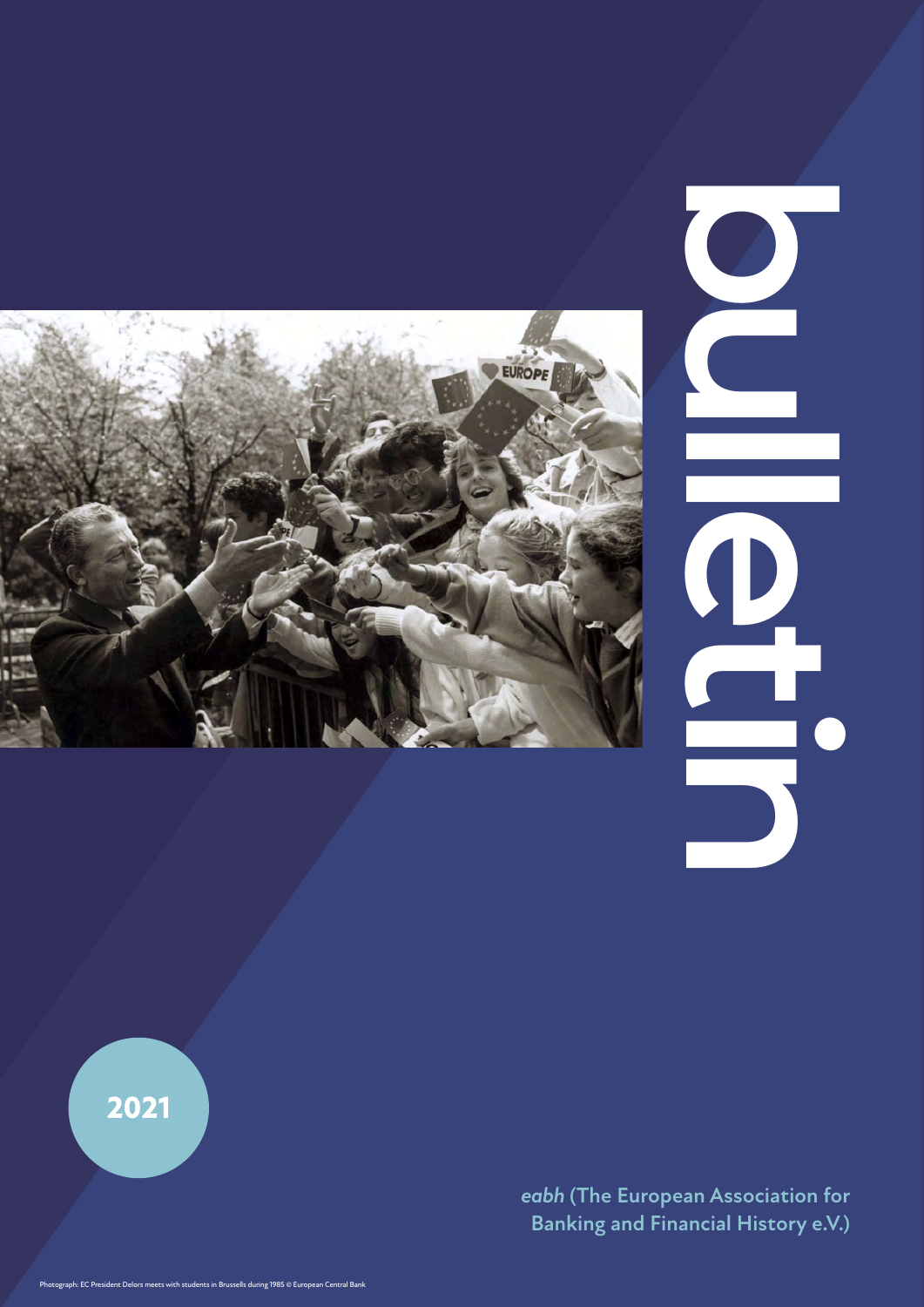# **Banque de Luxembourg**

### A century-old bank

The history of Banque de Luxembourg, which in 2020 celebrates 100 years in the Grand Duchy, is closely linked to that of the country's financial centre, whose development the Bank has always actively supported. Banque de Luxembourg's core business has evolved in parallel with the strategic choices made by the financial centre. Initially a bank serving businesses and merchants, in the 1960s it developed expertise in private banking and asset management, before going on to become one of the pioneers in services for asset management professionals and investment fund promoters. But above all, it's the history of the people who have consistently and relentlessly worked to find the most effective solutions for their clients.

The name 'Banque de Luxembourg' became official in 1978, but in fact the Bank's origins date back to 1920. In the aftermath of the First World War, as investment in industry was starting to ramp up, Banque d'Alsace et de Lorraine (BAL) opened a branch in Luxembourg, at 20 rue de l'Arsenal. In 1929, the stock market crash reverberated across stock exchanges around the world. It was against this challenging backdrop that in 1931 Société Alsacienne de Crédit Industriel et Commercial (SACIC) – founded in 1919 by Société Générale du Crédit Industriel et Commercial (the future CIC) – took over the business of Banque d'Alsace et de Lorraine, most notably the Luxembourg branch, and renamed it Crédit Industriel d'Alsace et de Lorraine (CIAL).

#### **Market crash, conflict and client trust: 1920–1950**

In the 1930s, two new banking institutions emerged in Luxembourg: CIAL Luxembourg, a branch of CIAL, and Banque Mathieu Frères, which was founded in 1937 and quickly proved popular with local andinternational clients who were attracted by its private, family aspect. Together the two banks had to tackle not only the difficult prewar years but also the global conflict and the occupation of Luxembourg beginning in 1940. After four years of conflict, the City of Luxembourg was finally liberated by the allied forces in September 1944. Businesses started up again and CIAL Luxembourg, under the command of Marcel Reckinger, appointed as director, reopened to the public in February 1945. Banking also resumed, facilitated by cooperation between the Benelux countries. Those years of crisis forged a keen sense of responsibility towards its clients.

#### **European construction and the spirit of partnership: 1951–1971**

To support its growth, in 1954 CIAL Luxembourg began constructing a modern building in the city centre, at 103 Grand-Rue. The new building was officially opened two years later in the presence of Pierre Werner, Luxembourg's Finance Minister, Jean Wenger-Valentin, chairman of CIAL, and Marcel Reckinger, CEO of CIAL Luxembourg. CIAL Luxembourg quickly turned its attention to an international clientèle, while Banque Mathieu Frères started building up its portfolio of Belgian and French clients.

In 1967, following the death of Marcel Reckinger, CIAL's joint management was entrusted to his son Robert and to Pierre Birckel. In 1969, as the Eurobond market was starting to expand and foreign banks began opening branches in Luxembourg on a huge scale, CIAL became a shareholder in Banque Mathieu Frères with a 30.2% stake. The closer links between the two companies helped to boost business at the future Banque de Luxembourg.

In 1971, not long after the 50th anniversary of CIAL Luxembourg (1970) and the death of Marie-Eugène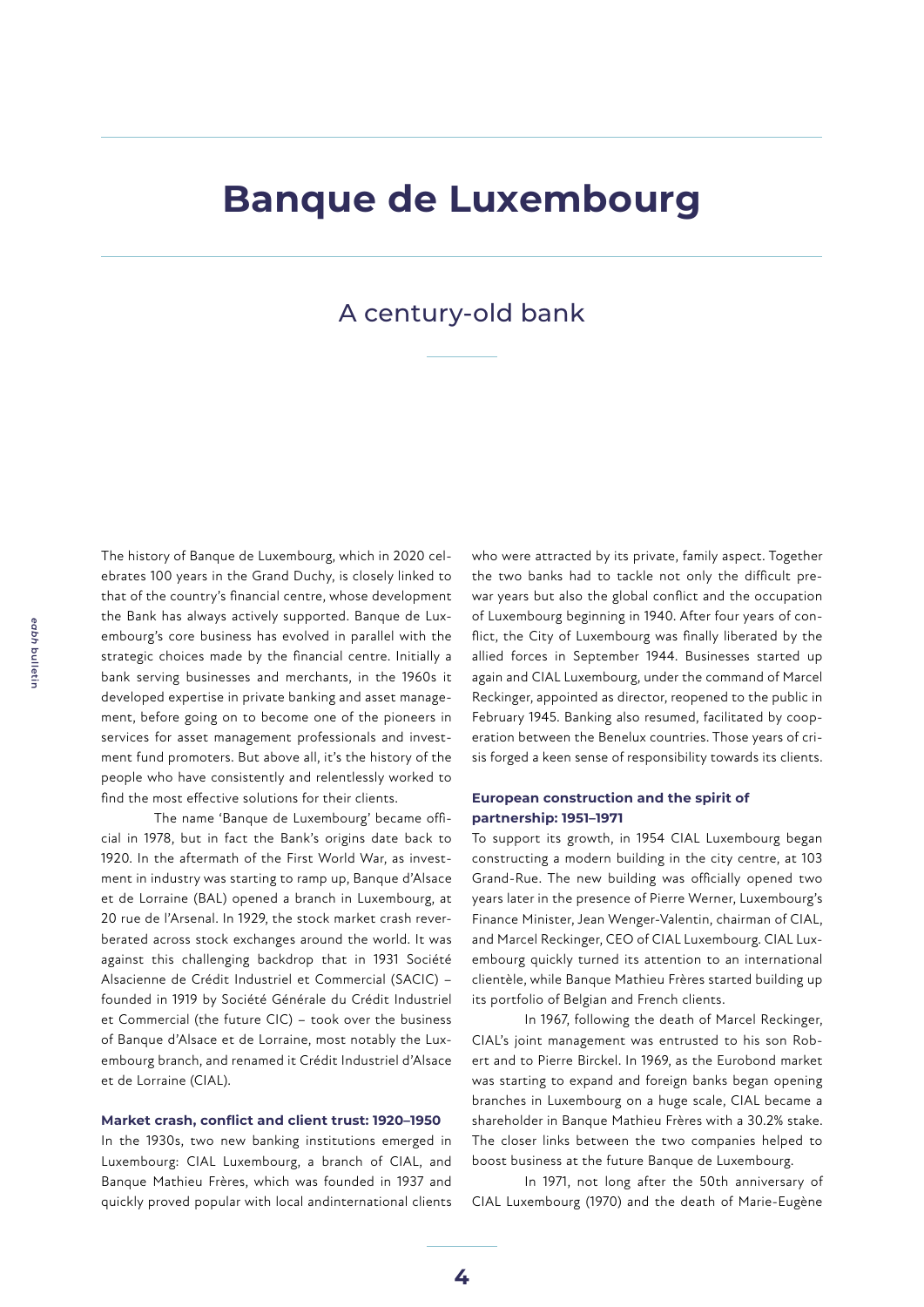Mathieu, and under the chairmanship of Emile Spielrein, chairman of CIAL Strasbourg, CIAL increased its stake in Banque Mathieu Frères to 100%, thus making Luxembourg's private banking expertise a full partner in CIAL's growth momentum. The Bank's ability to forge partnerships has continued ever since.

#### **Oil crises and diversification: 1972–1987**

In the aftermath of the first oil crisis, a period of change and transformation began. In this uncertain climate, business teams partnered even more closely with clients to protect their interests. In 1977, as private banking became increasingly international, especially with German clients, CIAL invited Deutsche Bank, with whom it had historical links, to take a minority stake in Banque Mathieu Frères, which at that point changed its name to Banque de Luxembourg. As investment funds continued to take off in Luxembourg, Banque de Luxembourg launched a professional banking business alongside its private banking business.

The early 1980s proved a difficult period economically. In 1981 the French government decided to nationalise its banks, and CIC and CIAL found themselves in the firing line. Compagnie Financière de Gestion (CFG) was therefore established to meet the demand of an affluent client base with sophisticated needs, and it soon became one of the pioneers of family office business in Luxembourg. Such client focus proved its worth, and both business and trust grew quickly.

#### **Keeping pace with Luxembourg's financial centre: 1988–1999**

In 1988, following the success of European investment funds domiciled in Luxembourg, the Bank's services for professional customers flourished. In 1998, the Bank created Fund-Market, an independent investment fund consultancy, as a way to offer its client base access to this new savings solution. At the same time, driven by its reputation in wealth management, Banque de Luxembourg became a recognised private banking player in Luxembourg.

CIAL Luxembourg and Banque de Luxembourg officially announced their merger. To underpin its development, Banque de Luxembourg decided to build a new head office and operate under a single brand. This was when philanthropy and arts and culture sponsorship became one of the Bank's core values, in consonance with the convictions of its senior management.

In 1994 Banque de Luxembourg opened its new offices at 14, Boulevard Royal, in a building worthy of its reputation. Designed by architectural firm Arquitectonica (Miami), it is now one of Luxembourg City's most iconic buildings. At the end of this period, in 1998, the CIC group was taken over by Crédit Mutuel to form one of France's biggest banking

groups. The financial soundness of the Crédit Mutuel-CIC Group, Banque de Luxembourg's shareholder, meant that Banque de Luxembourg had the solid foundations with which to build its business over the long term.

#### **Financial crisis and new service model: 2000–2020**

In 2000 Robert Reckinger handed over the reins to Pierre Ahlborn, who was appointed Administrateur Délégué. The handover breathed new energy into the banking institution as it headed towards the 21st century. For Banque de Luxembourg it was the opportunity to take a fresh approach by simultaneously developing its five areas of expertise: private banking, asset management, businesses and entrepreneurs, professional banking, and loans and credits. The quality of Banque de Luxembourg's services impressed the local Luxembourg clientèle, whose wealth had increased significantly over the past two generations.

In 2005 BLI – Banque de Luxembourg Investments was established to bring together the Bank's analytical and management expertise. Today the company wins regular awards for its management quality and performance. Banque de Luxembourg's cautious approach and adaptability meant it was able to protect its clients from the impact of the financial crisis while supporting them through regulatory changes, including the end of tax secrecy.

2010 heralded the start of a new decade of change. In 2011, Banque de Luxembourg expanded its head office at Boulevard Royal and relocated its entire sales force to the new building. In the same year, the Bank opened a new branch in Belgium, which would eventually become its second biggest market. As part of this impetus, the Bank acquired the private banking business of HSH Nordbank Private Banking SA in 2011, Lloyds TSB Bank plc Luxembourg in 2012 and Banque LBLux SA in 2013, further bolstering its position as a leading private banking institution.

A century-old institution looking to the future Banque de Luxembourg's longevity is attributable to its ability to adapt and innovate throughout its history and to the strong foothold it has established in both Luxembourg and Europe. But it is also due to the commitment of a long line of individuals whose core purpose has been to safeguard, grow and pass on a legacy of entrepreneurship from one generation to the next and to build a House of Excellence, decade after decade.

Banque de Luxembourg provides its clients with practical, sustainable solutions to meet their increasingly sophisticated needs. It has become one of Luxembourg's leading banking institutions, having inherited a solid history of values and commitments dating back to 1920. And so today, in a world undergoing so much change, its teams are preparing the next chapters in its history...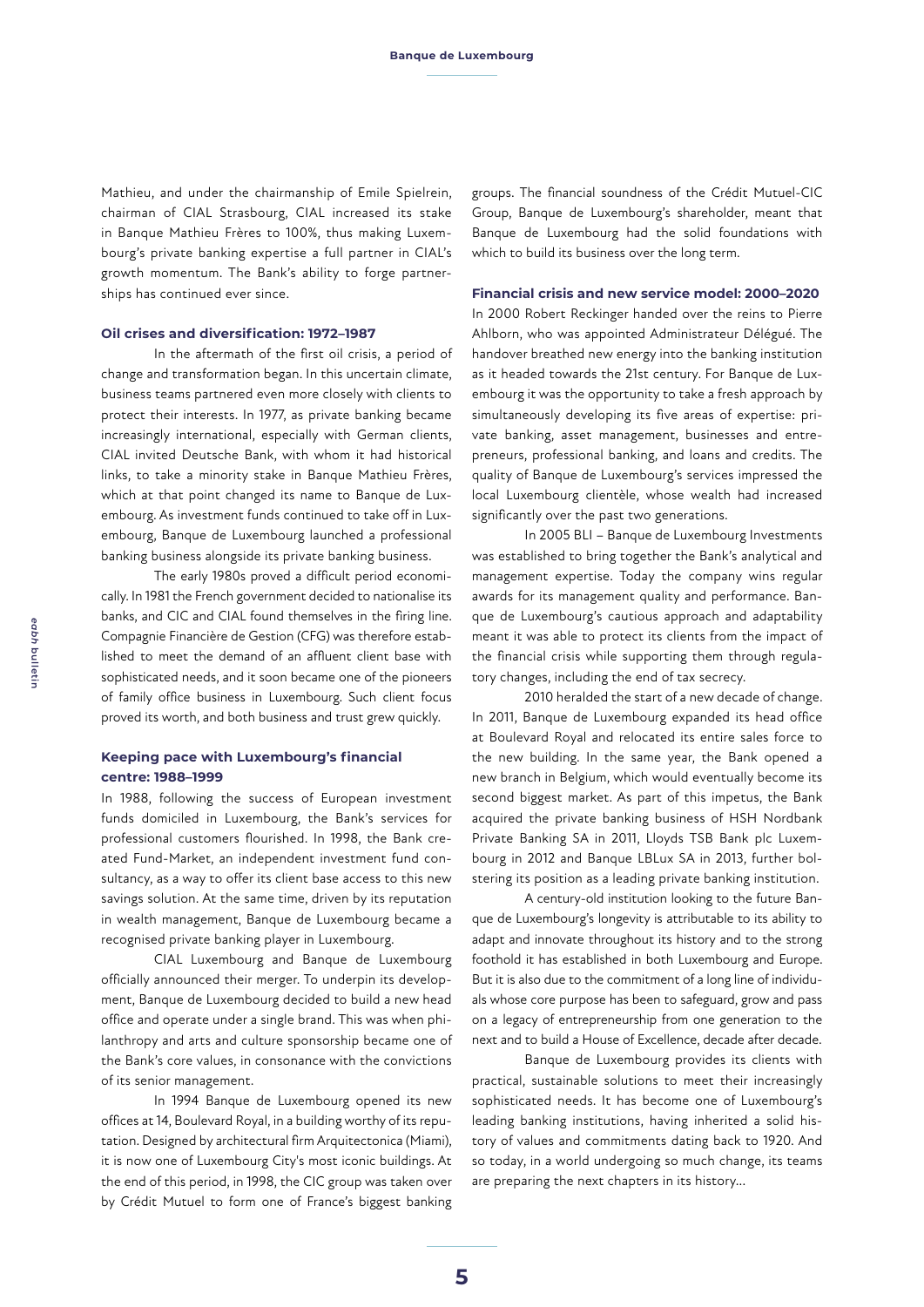In a complex, changing world, we want to remain a pillar of stability and continue to serve our clients with the same conscientiousness and commitment. Pierre Ahlborn, Administrateur Délégué

## **100 years: A timeline**

#### **1920**

Banque d'Alsace et de Lorraine (BAL), the forerunner of Banque de Luxembourg, opens its first branch in Luxembourg.



Banque d'Alsace et de Lorraine, poster by Jean-Jacques Waltz aka Hansi (1920) Private coll./DR

#### **1931**

BAL, incorporated into Société Alsacienne de Crédit Industriel et Commercial (SACIC), becomes Crédit Industriel d'Alsace et de Lorraine (CIAL) and establishes CIAL Luxembourg.

#### **1937**

Banque Mathieu Frères is founded by Ambroise Jacques and Marie-Eugène Mathieu.



Banque Mathieu Frères, 80 place de la Gare (approx. 1940) © Private coll.

#### **1945**

CIAL Luxembourg reopens its doors after the Second World War. Marcel Reckinger is appointed CEO.

#### **1954**

Business growth prompts CIAL Luxembourg to build a second building at 103 Grand-Rue, officially opened in 1956.